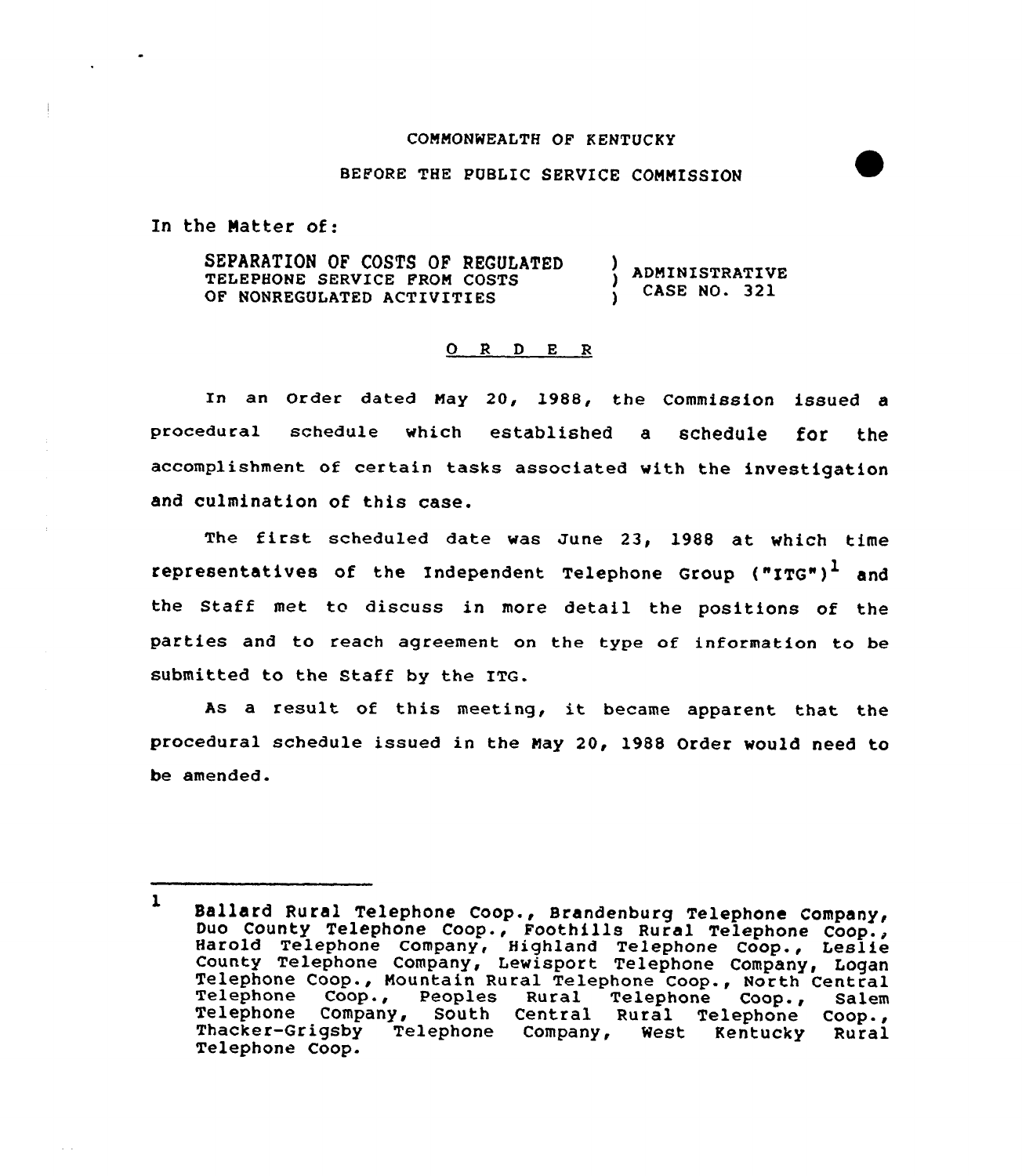IT IS THEREFORE ORDERED that the attached Appendix <sup>A</sup> be adopted as the revised schedule for the ITG.

Done at Frankfort, Kentucky, this 20th day of July, 1988.

PUBLIC SERUICE CONNISSION

Quil 1 blemwerf

ATTEST:

Executive Director